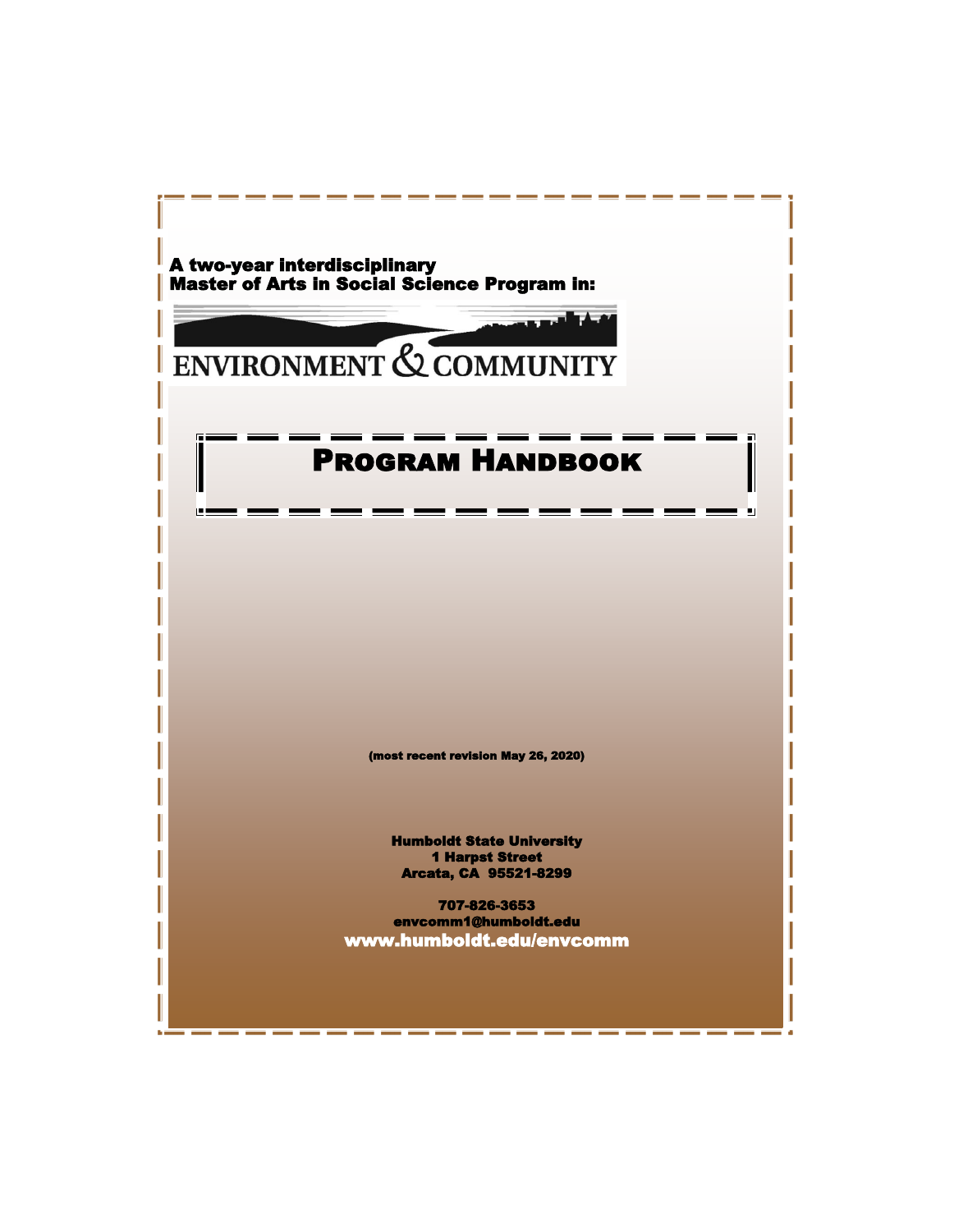# Summary of Policies, Procedures & Opportunities:

I. Please note that the official *Humboldt State University Graduate Student Handbook* and other relevant forms for all HSU graduate students are available online at: humboldt.edu/gradprograms/forms. Information may also be obtained by<br>contacting the Office of Academic Programs and Undergraduate/Graduate Studies in Siemens Hall 217A, (707)

The information included below offers specific expectations and policies for students in this program, some of which<br>exceed the minimum university requirements detailed in the *Graduate Student Handbook*. It is important t

II. The E&C program is a two-year, full-time (36 units) program. A cohort refers to a group of students all beginning the program and completing the course work at the same time.

Students must be enrolled on a continuous basis from the time they begin the program until receipt of their M.A. degree.<br>Students who have not completed their M.A. degree by the end of the two-year cohort program must enro

Although we expect and encourage students to finish the program within two years, all students are required to finish<br>the degree within seven years. The university allows this deadline to be extended if students are able t

Students receiving financial aid should also note that this aid is capped once 50 post-baccalaureate units have been<br>attempted. This includes all enrolled courses, including additional units of thesis or research credit,

**ill.** Graduate seminars for the E&C program are offered sequentially; all students are required to successfully<br>complete a total of six graduate seminars. Students in their first semester are required to enroll in EC

Students are also required to take a minimum of one general elective and one research methods elective course at the<br>graduate or upper-division undergraduate level for their degree. The graduate coordinator will provide a

A college-level course in statistics is a pre-requisite or a co-requisite for all students enrolled in the E&C program. The<br>student must earn a C– or better. However, this course does not count toward the M.A. degree req

IV. The graduate coordinator will serve as official academic advisor for all entering students in the E&C program. In this role, s/he will be able to provide registration access codes, etc. During the course of the program, each student<br>will be expected to select a chair for her or his thesis or project committee. Upon advancement to ca

V. All E&C students are expected to advance to candidacy by the end of their first year. (See Appendix I for the recommended timeline for timely progress to completion.) To advance to candidacy, a student must: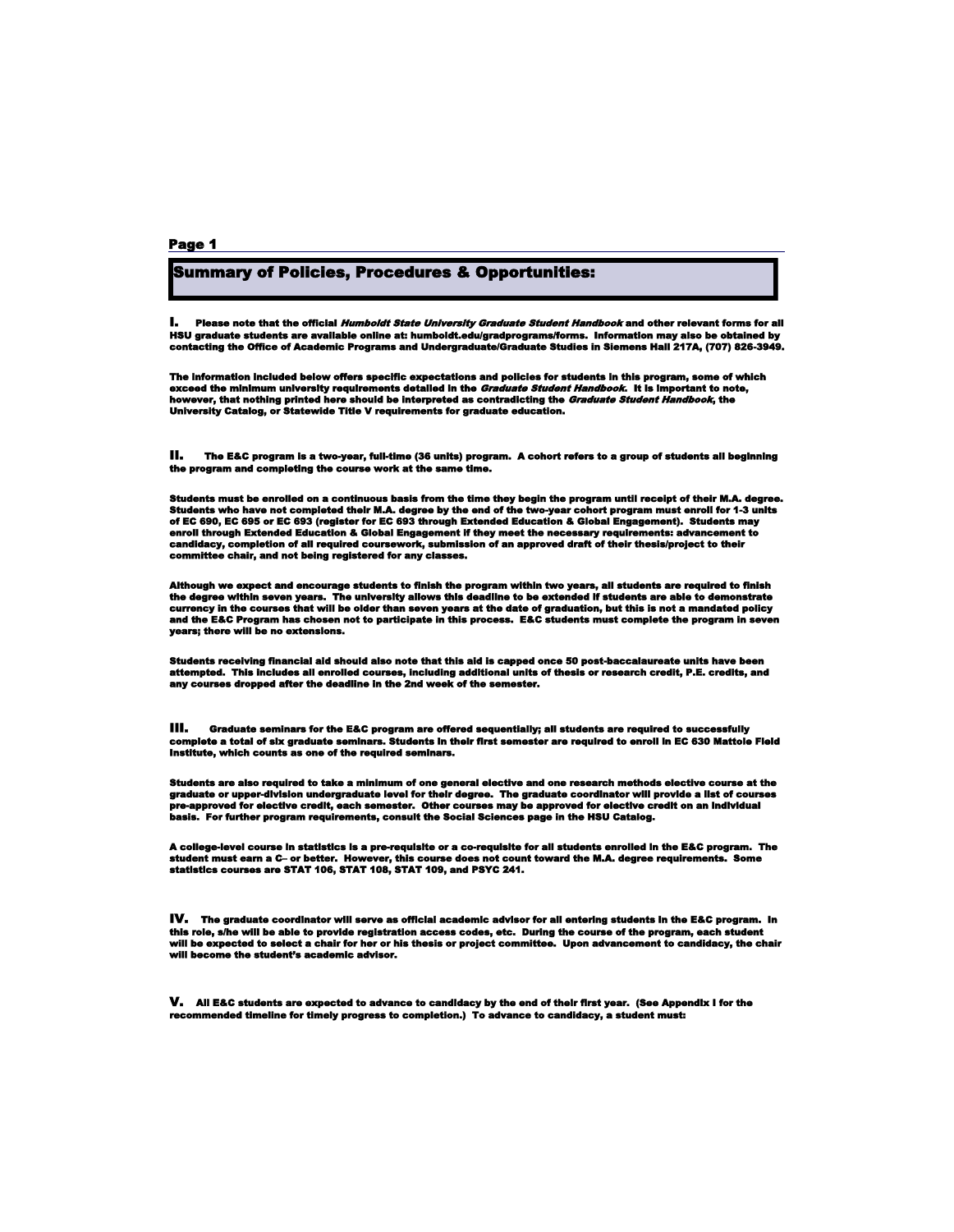1. Select a committee of three faculty members who will supervise their thesis or project. Committee selection should be<br>completed by the middle of the second semester. The committee, with the chair taking a lead role, w in preparing the proposal.

2. Prepare and obtain committee approval of their thesis or project proposal. The proposal includes an abstract, literature review, and an overview of methodology.

3. Complete the Application for Advancement to Candidacy and Graduation, pay the graduation processing fee, and<br>submit the form to the Office of Academic Programs and Undergraduate/Graduate Studies. It is avaliable online humboldt.edu/gradprograms/forms.

**VI.** All students who will be gathering personal information about living humans in the course of research for their<br>thesis or project are required to complete the approval process for using human subjects in research pri

VII. The E&C program office is located in Founders Hall Room 180. Phone: 707-826-3653; fax: 707-826-4496. This office is also shared by the departments of Politics, History, and International Studies.

Founders Hall 143 is available to all E&C students. It is typically unlocked from 8am-5pm, but if it isn't, the office staff<br>can open it. The room is available for group and quiet study. Coples of past student theses and p

VIII. Your thesis or project committee consists of three people. The committee chair is expected to be a full-time faculty member affiliated with the E&C program who has a terminal degree in their field (typically, Ph.D). (Appendix II<br>lists committee chair responsibilities.) A second committee member must also be affiliated with the E&

it is the student's responsibility to identify which faculty members he/she wishes to serve on the thesis or project<br>committee. When approaching faculty, you should have at least a general idea of your thesis or project to light committee responsibili

Students should form their committees in the second semester of the program. Remember, it is the committee members<br>who sign the advancement to candidacy papers (see V. above), so you should develop a thesis proposal, inclu

If you are doing a project, it is your responsibility to locate a site that is appropriate for your topic or questions. Of<br>course the E&C graduate coordinator and your committee members can be of assistance in helping you appropriate location for your work.

During the fourth semester, you should sign up for 6 units of thesis or project (EC 690) units AND 3 units of fieldwork (EC<br>695) for a total of 9 units. These units should be distributed among your committee members. Your

IX. A thesis is original research or theoretical development that advances knowledge. The research or theoretical question(s) of interest is developed by the student. A project is a demonstration of professional skill and is based upon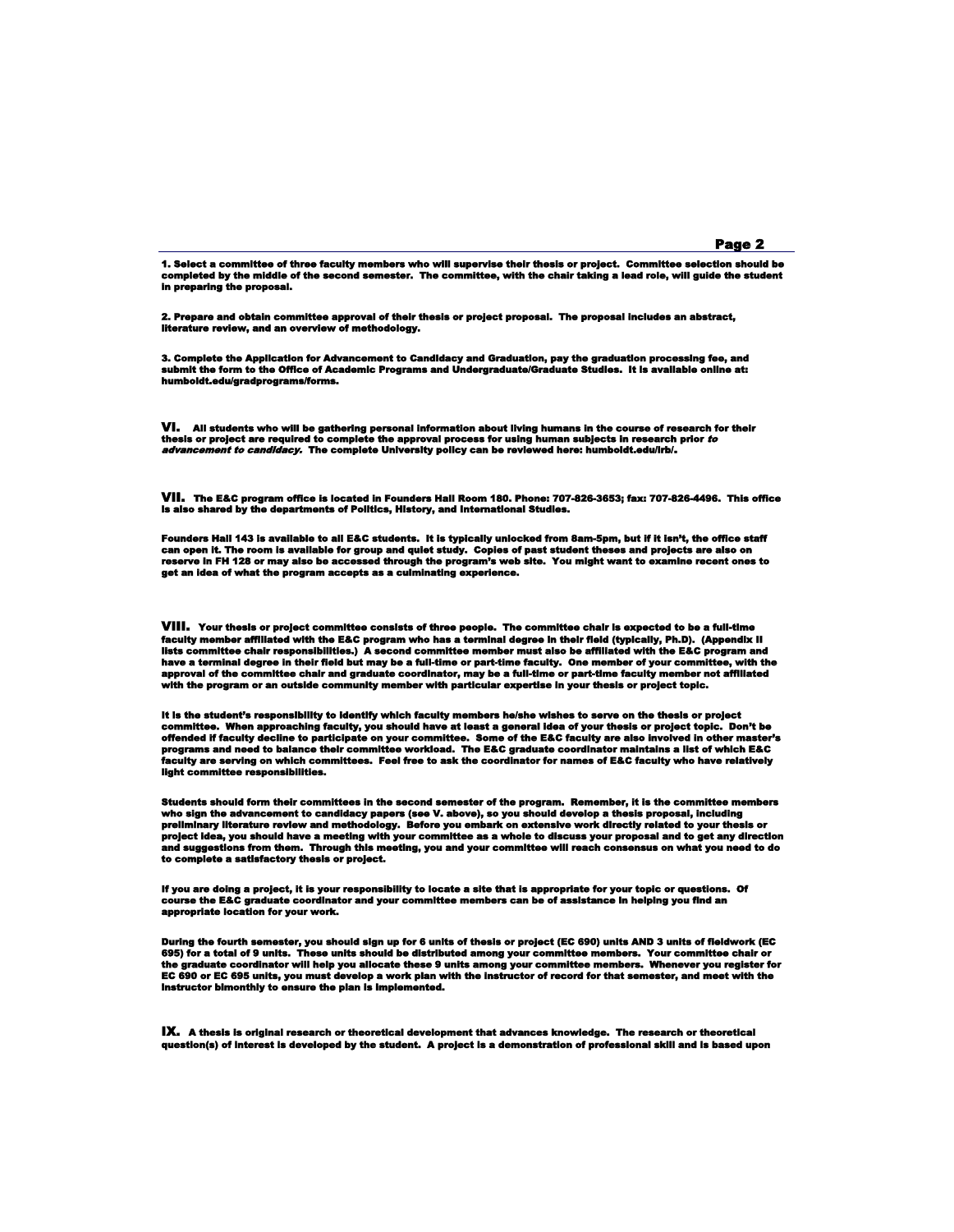research or internship activity that seeks to address the question(s) posed by a community group or organization. For<br>example, if you wish to interview business leaders in Humboldt County, addressing the relationship betw beliefs and opinions about environmental and economic values, you would be conducting a *thesis*. If you are working<br>with a community organization that asks you to interview business leaders in Humboldt County addressing t

Theses and projects must be rigorous but concise. An appropriate model for a thesis or project would be a publishable<br>manuscript for a peer-review journal, plus supporting data included as appendices. If your thesis may

The faculty expect theses and projects to demonstrate equivalent quality. Students absolutely should not think that one culminating experience is more or less rigorous than another.

Each student provides an oral presentation and defense of her/his thesis or project. All E&C faculty and students are<br>welcome to attend this event. Please follow these guidelines when planning and preparing for your oral and defense.

- 1. An oral defense will be scheduled when, in the judgment of the thesis or project committee members, a candidate has successfully completed an approved draft of the thesis or project. Each committee member must receive a be allowed two weeks to read and comment on the draft.
- 2. Students aiming to submit their complete thesis by the summer deadline are strongly encouraged to defend in May, up to the deadline for spring grades. Summer defenses can only be scheduled with the prior agreement of the committee.
- 3. Students must have the approval of all three committee members before scheduling a defense. At least two committee members must be present at the defense.
- 4. It is the responsibility of the candidate to coordinate with committee members to identify a mutually workable time to meet.
- 5. Candidates will provide the administrative support assistant with an abstract one week in advance of the oral defense.
- 6. Once the oral defense is scheduled, the administrative support assistant will circulate an announcement of the defense and abstract to E&C faculty and students.

The defense typically will be structured in the following manner (modifications should be agreed upon by the candidate, committee, and coordinator in advance):

- a. Brief introduction by the committee chair
- b. Student presentation of culminating experience (1/2 hour maximum)
- c. Questions from the audience (1/2 hour maximum)
- d. Questions and discussion with committee members (1 hour maximum)
- e. Brief conference among committee members without student present.

 f. Brief conversation between committee members and student. At this time, additional corrections or adjustments to the thesis or project may be requested and/or the committee members may simply sign all official copies of the signature page.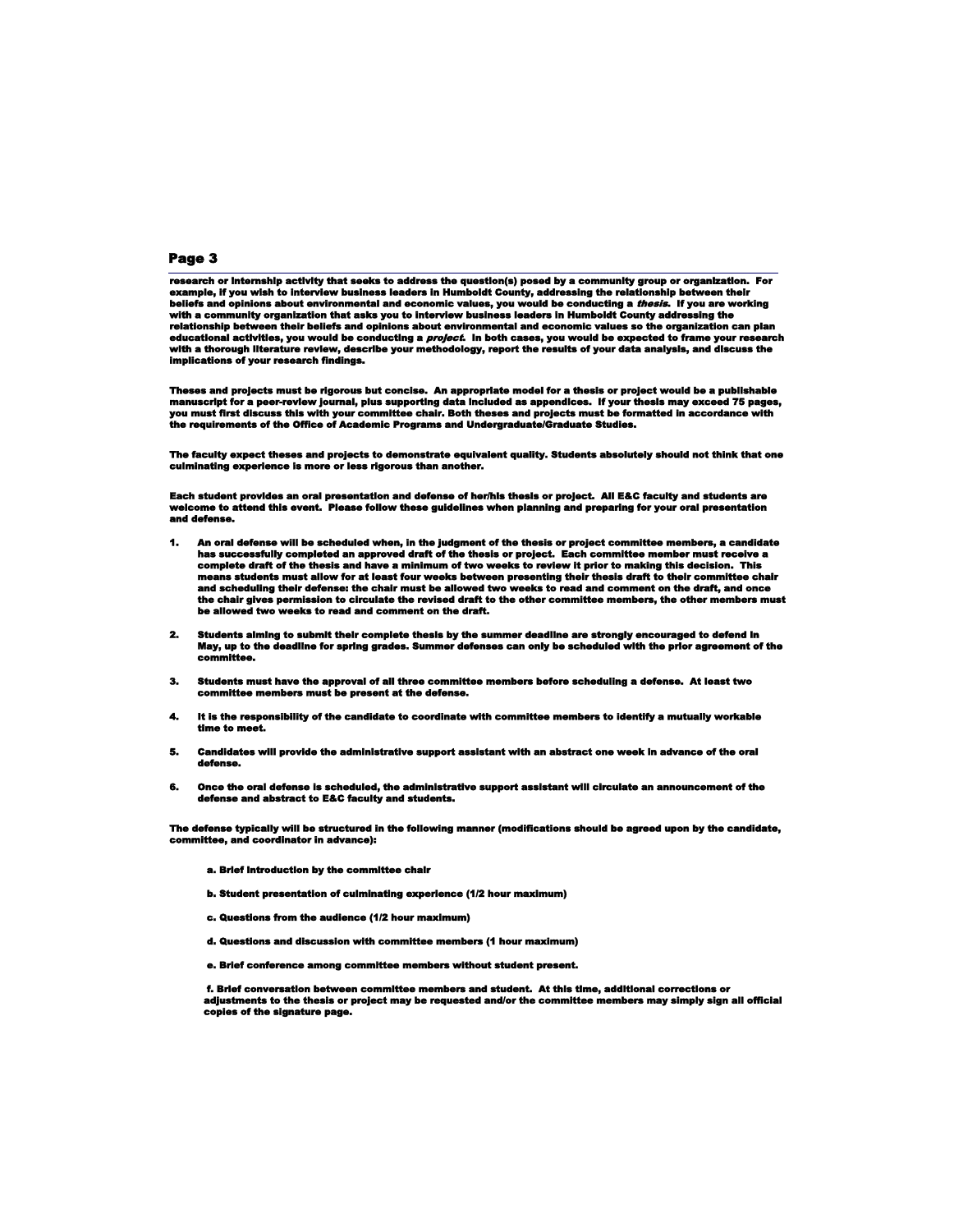# X. We encourage all students who have completed their M.A. degree to participate in the spring commencement ceremony! If you are very close to completion, and if you have the approval of your committee, we encourage you to participate.

All students participating in commencement must have a current graduation date on file with the Office of the Registrar<br>and register for commencement. Graduation dates may be updated using the Graduation Date Change Reques

If you will need additional time to finish your thesis or project beyond the graduation date you applied for, you should file<br>a Graduation Date Change Request *before* the original graduation date to avoid additional fees.

**XI. Formatting requirements for a thesis or project are detailed on the Office of Academic Programs and<br>Undergraduate/Graduate Studies web site: gradprograms.humboldt.edu/content/hsu-thesis-and-project-format-<br>requireme** 

XII. Each spring every graduate program at Humboldt State University is invited to select one student for the Patricia<br>McConkey Outstanding Student/Graduation with Distinction Award. Students selected for this award wi

**XIII.** If you cannot complete your culminating experience by the end of the second year of the program, the faculty<br>*strongly* encourage you to remain here until you have finished your project or thesis. Once students lea

**XIV.** The E&C faculty recognize and fully support all of the rights granted to students by federal law, state law, CSU<br>administrative regulations, HSU campus policies, graduate school policies, and program faculty resolut

In addition, each course syllabus is a contract that specifies and limits the requirements and expectations that will be<br>placed on students in a particular course. Students who are troubled with a specific instructor or c

The California Education Code makes it clear that students may not cause a negative climate to develop in the<br>classroom or interfere with the learning of other students. This Code entails refraining from sexist, racist, ho

XV. The Environment and Community M.A. In Social Science Graduate Program has developed a dual degree (3+2)<br>pathway that enables exceptional students to simultaneously earn a bachelor's and a master's degree in five years.

Successful completion of the dual degree program requires careful course selection and planning because the course<br>requirements for both degrees as well as the culminating experience (either a master's thesis or project) s

#### Page 4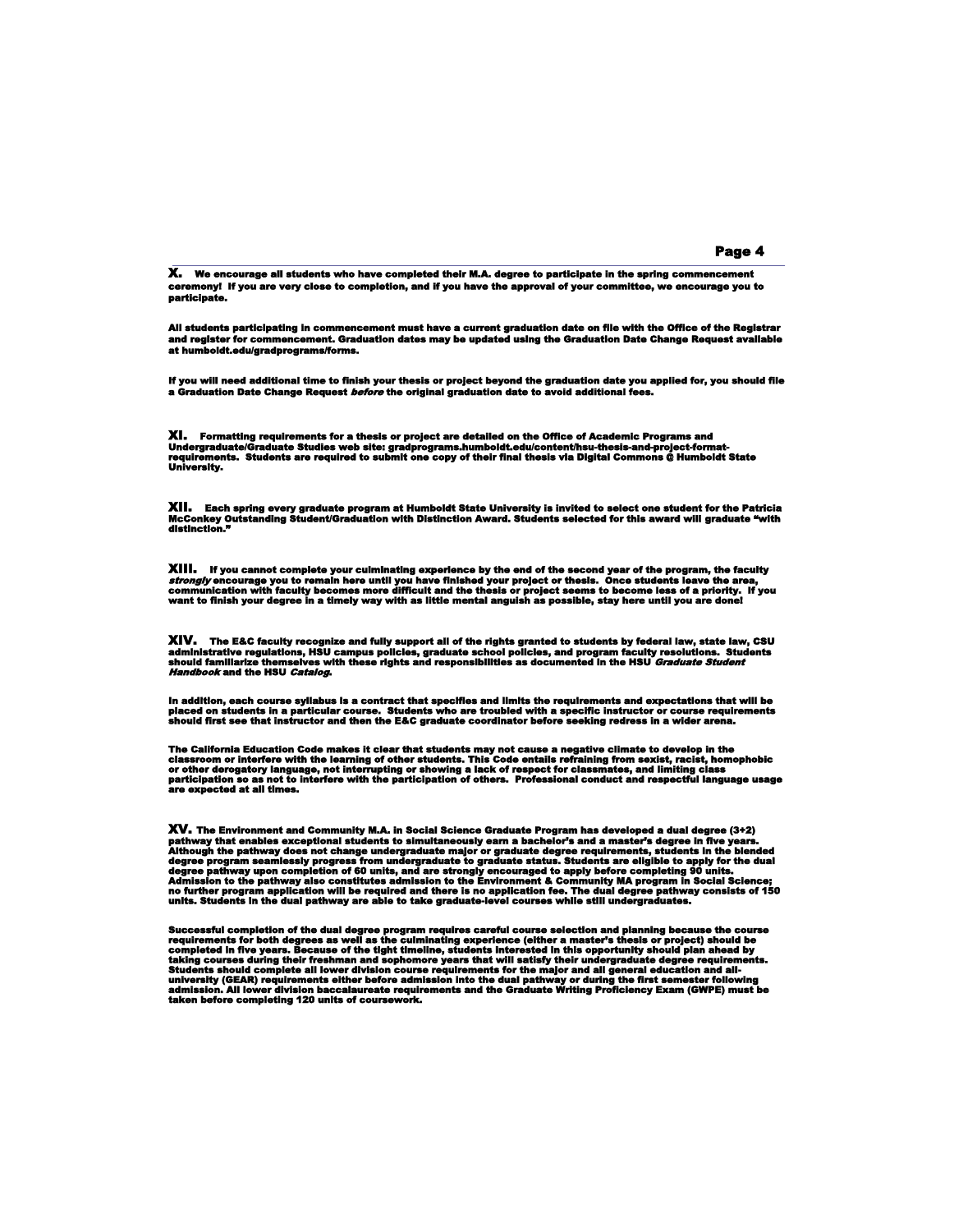Dual degree pathway students take graduate-level coursework during their third or fourth year and by the end of their<br>fourth year they advance to candidacy. During the summer prior to their fifth year, students in the blen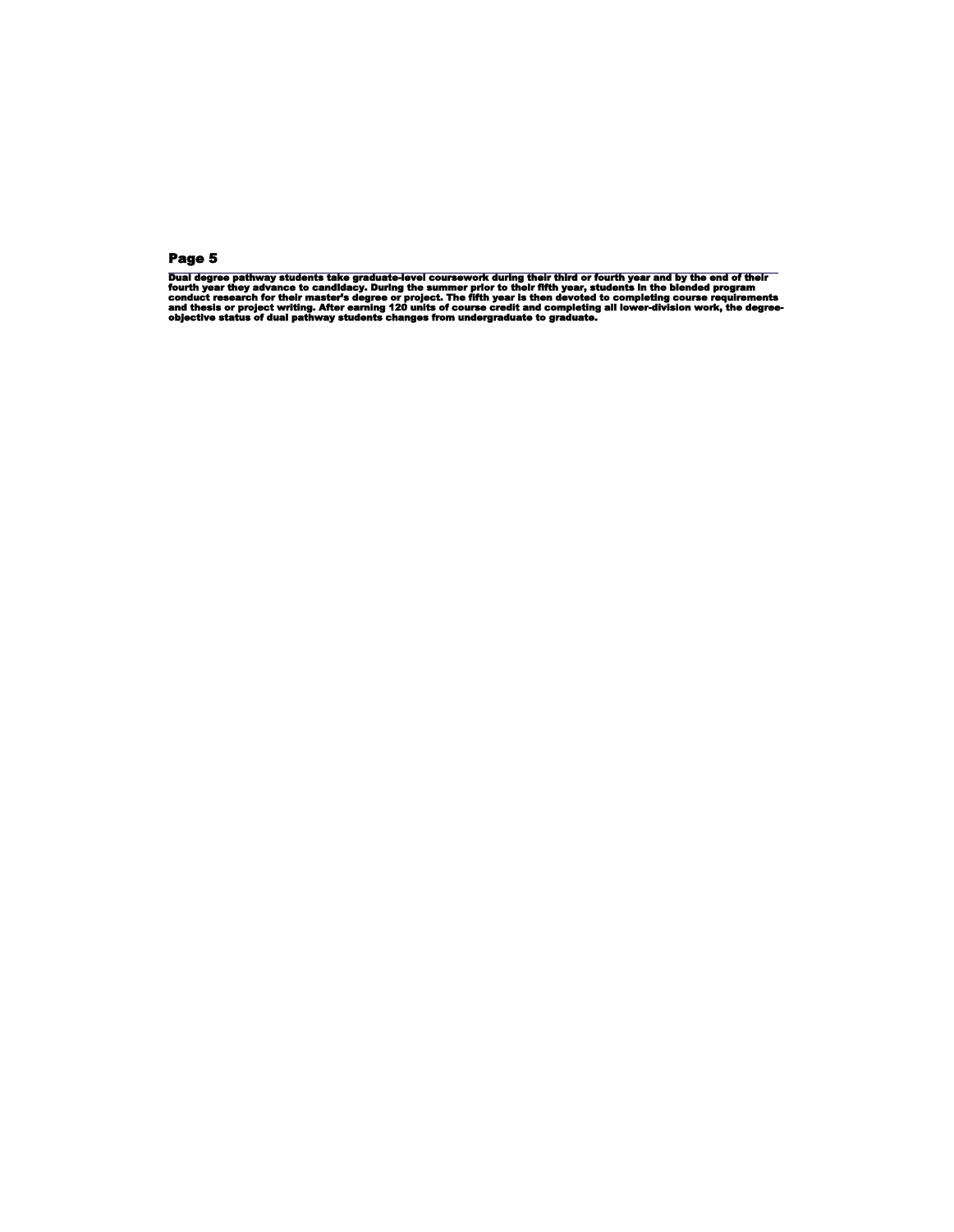### Appendix I

Thesis/Project Timeline for Achieving Timely Progress Towards Degree Completion

#### 1st semester

- Develop initial ideas for thesis/project
- Develop familiarity with E&C faculty members' areas of expertise/interest
- September-February: schedule conversations with potential committee members

#### $2<sup>nd</sup>$  sem

- $*$  Develop thesis or project topic; prepare draft abstract in colloquium
- $\ast$  By mid-semester: identify chair and other committee members; hold full committee meeting
- Finalize abstract
- $*$  By mid-April submit IRB application
- $*$  By end of semester advance to candidacy

## Summer

- Conduct field research for thesis or project (data collection, surveys, interviews, etc.) 3rd semester
- 
- Conclude field research for thesis or project
- Commence work on writing thesis or project chapters
- Present research in colloquium

#### 4th semester

- $*$  Full-time thesis or project writing work
- By end March submit draft to full committee (with approval of chair)
- $\,^*$  Oral defense in late April (see E&C Program Handbook for oral defense guidelines), followed by final revisions (if ecessary)
- $*$  May 7: Submission of final draft to Office of Graduate Studies

## Appendix II

Responsibilities of Committee Chairs

The duties and responsibilities of the committee chair include the following:

- 1. Working with the student to develop a viable culminating experience that can be completed in a timely manner.
- 2. Guiding the thesis or project to completion.
- 3. Meeting with the student on a timely and regular basis, and accommodating student requests for a meeting in a timely manner, i.e., typically within one week.
- 4. Assisting the student in obtaining IRB approval.
- 5. Returning the thesis/project drafts to the student with comments within a reasonable time period (within two to three weeks should be the norm).

If these responsibilities are not fulfilled, then the student may request another program faculty member to chair their committee.